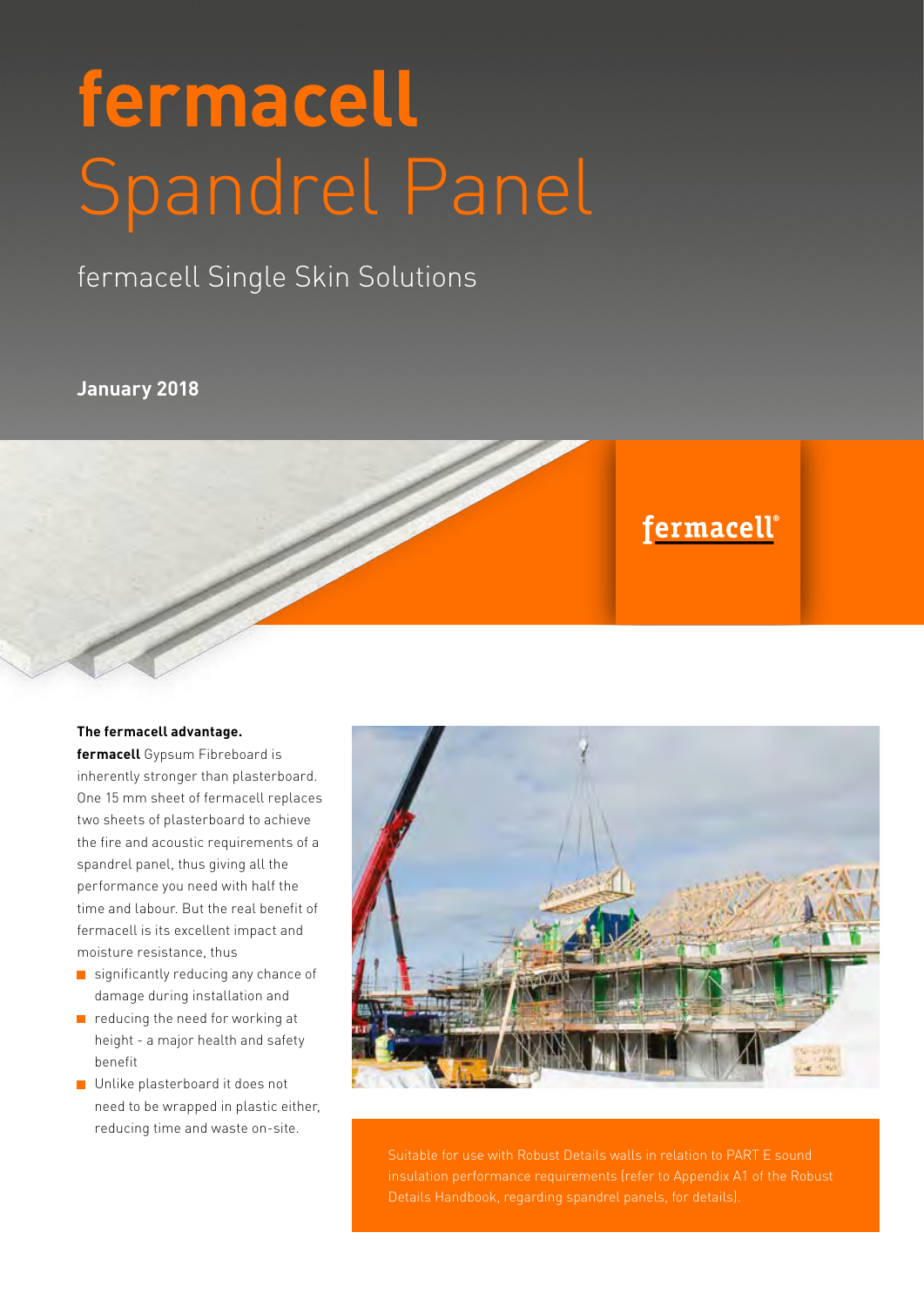# No more repairing Spandrels

#### **Fire Performance**

Spandrel panels built using 15 mm **fermacell** Gypsum Fibreboard gives a 60 minute performance. Tested to BS 476: Part 22: 1987.

#### **Acoustic Performance**

**Note:**

Spandrel panels built using 15 mm **fermacell** Gypsum Fibreboard is suitable for use with Robust Details walls in relation to PART E sound insulation performance requirements (refer to Appendix A1 of the Robust Details Handbook, regarding spandrel panels, for details).

#### **Weathering**

There is no need for a plastic covering to the spandrel panel, unless they are likely to be left exposed for prolonged periods of time.

#### Table Guide for Exposure to Weather

|                                   | Urban<br>Area.<br>City or<br>Town<br>Location | Exposed<br>Rural<br>Location | Coastal<br>Location |
|-----------------------------------|-----------------------------------------------|------------------------------|---------------------|
| fermacell<br>Gypsum<br>Fibreboard | 8 Weeks                                       | 6 Weeks                      | 4 Weeks             |

Maximum exposure times for **fermacell** Gypsum Fibreboard panels stored vertically without protection.

#### **Helpful information**

- Weight **fermacell** Gypsum Fibreboard 15 mm board is 18 kg/m2 18 mm board is 21 kg/m<sup>2</sup>
- Jointing

Standard joints are a tight dry-butt joint i.e. no gaps. Any gaps may require additional detailing such as fire mastic or a 150 mm cover strip of 15 mm **fermacell** Gypsum Fibreboard.

- **Panel joints on site** See detail on next page.
- **T** Timber frame must be orientated so that the board is fixed to the small face of the timber  $i.e. 44$  mm or  $36$  mm.
- $\blacksquare$  Timber frame may be fixed with nail plates, instead of end nailing.

#### **Nail Plate Details**

- $\blacksquare$  min 1 mm thick
- $\blacksquare$  min 8 mm long nails
- **n** must be fixed to each face of the timbers
- steel CE marked to EN 14545:2008
- A twin frame solution is allowable i.e. twin timber spandrel frames with fermacell board fixed to the outer face of each panel.
- $\blacksquare$  The spandrel may be a triangular shape.
- Max. Height of spandrel is limited to 4 m i.e. for fitting two panels together on site.

**For Fixings, see table to the left.** 



#### **Spandrel Construction Options With Fixings**

| Construction<br><b>Options</b> | Timber Size<br>(min) | <b>Board Size</b>        | fermacell<br><b>Screws</b>                                 | Galv. Staples<br>$10$ mm $\times 1.5$   |
|--------------------------------|----------------------|--------------------------|------------------------------------------------------------|-----------------------------------------|
| А                              | 70 mm x 44 mm        | $15 \, \text{mm}$        | $40 \text{ mm} \times 3.9 \text{ mm}$ at<br>250 mm centres | $\geqslant 48$ mm at<br>200 mm centres  |
| B                              | 89 mm x 38 mm        | $18 \text{ mm}^{\wedge}$ | $40 \text{ mm} \times 3.9 \text{ mm}$ at<br>250 centres    | $\geqslant 48$ mm at<br>200 mm centres. |

^For fixing details, contact fermacell technical department.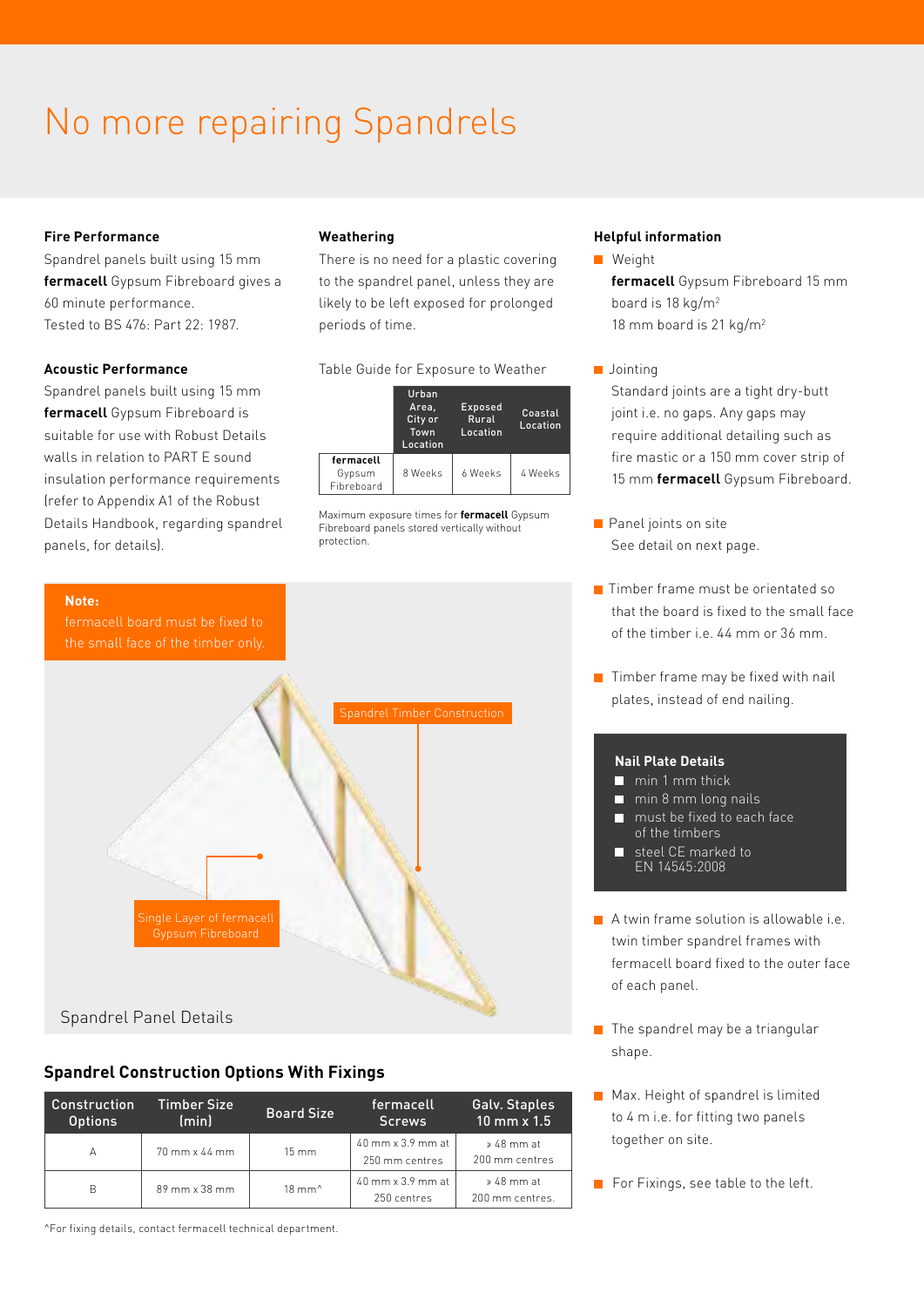# Spandrel Panel Joint Details



#### **Cutting fermacell Gypsum Fibreboard**

**fermacell** Gypsum Fibreboard can be scored and snapped using a **fermacell** knife, or cut using a hand saw, circular saw or jigsaw. When using a mechanical saw, use a vacuum attachment. For a circular saw, select a blade with fewer teeth - a maximum of 16 is advisable and reduce the cutting speed.



#### **What is fermacell made of?**

Made from recycled gypsum obtained as a waste product from coal fired power stations and recycled paper, **fermacell** Gypsum Fibreboard is completely recyclable making it an environmentally sound choice and improving BREEAM ratings.

#### **Handling**

For handling instructions, refer to **fermacell** handy guide.





#### **Health and Safety**

Although **fermacell** Gypsum Fibreboard itself does not contain any dangerous chemicals, it is imperative that safe working practices are followed. Care must be taken when using fermacell and its associated accessories in area of limited ventilation and around other working personnel. As with all board cutting, ensure use of good ventilation.

You can download a PDF copy of the **fermacell** Gypsum Fibreboard Safety Data Sheet via the Download section on our website www.fermacell.co.uk